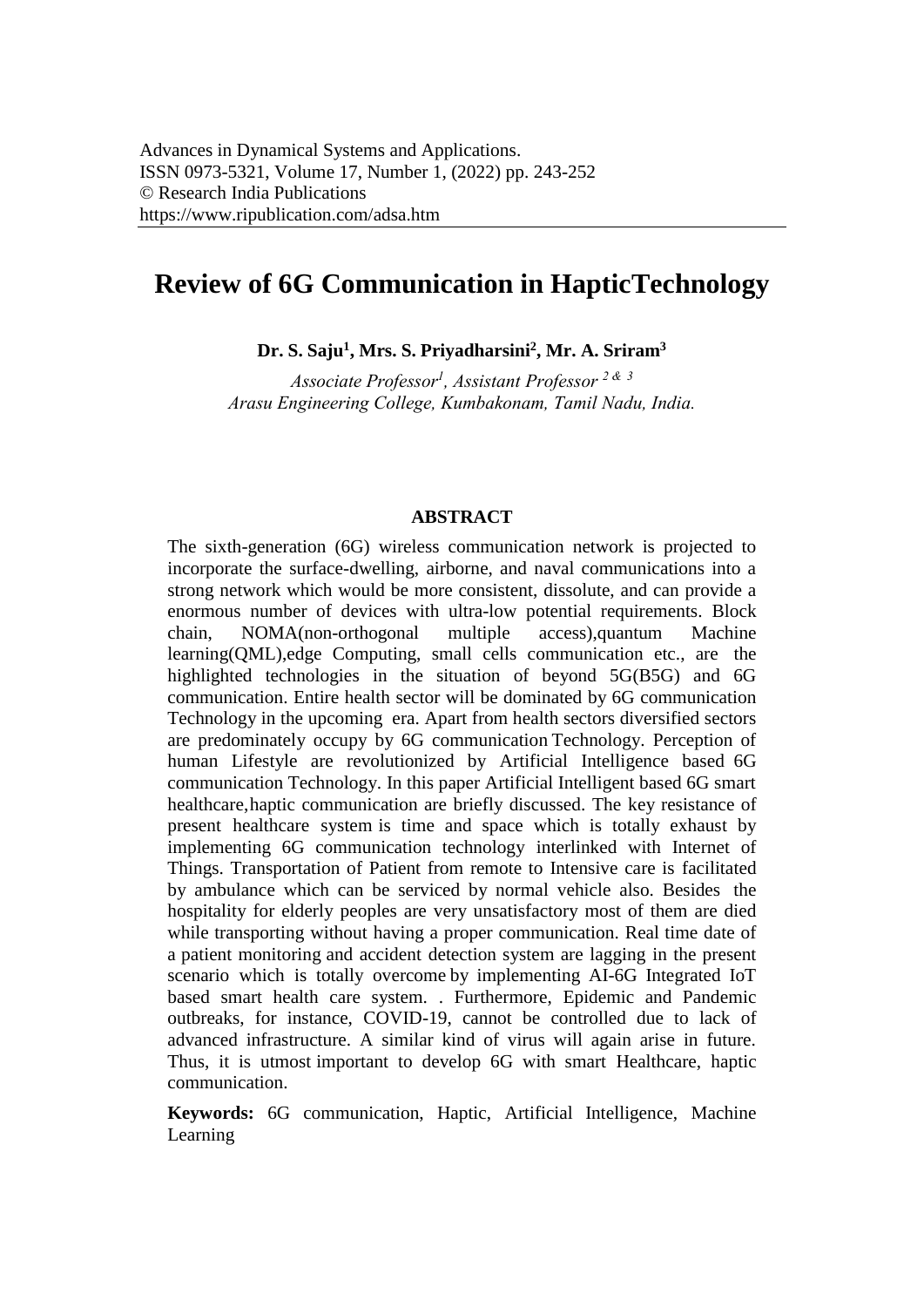# **INTRODUCTION**

6G communication technology plays a vital role due to its specialised features, many researchers has studied a detailed work in these fields. Perception of multi domain applications will be revolutionised by 6G technology from 2030 onwards. Also the integration of tellurion, atmospheric data and coastal communication can be achieved by the implementation of 6G Technology.

Forthcoming technology in communication field targets to accomplish high spectral, power expansion and enormous networking system through the development of IoT devices. Such IoT enabled devices will develop advanced system like automatic traffic control, nature conditional monitoring, agricultural surveillance, e-health, telepresence haptic systems in integrated drones and robots. By the year 2030 IoT enabled devices are predictable to reach 30billions and hence it is the competitive task for the prevailing system to compensate huge devices. Next generation mobile network (NGMN) white paper suggesting the development of digital data transmission for society and across industry with multiple accessibility and associated requirements. Initially, it elaborates the 6G driver and essential guidelines for upcoming technologies to the compatibility of end users, Societies and MNO. In this chapter 6G communication for haptic technology is outlined which enables multiple services with enhanced market opportunities and innovations. Also, the chapter discuss the number of fundamental principles, inclusion of recent development and method, that requires to be included in design and development. Inspite of the 5G communication, performance higher than that of prevailing networks are being developed.5G network has the capacity to handle more than 50K IoT's and/or narrow band IoT(NB-IoT) devices. By this a huge clustered network can be developed by implementing 6G communication protocol.

# **LITERATURE REVIEW**

Presently there is a less resource of 6G is available. By the year 2030, it is estimated that the international standardisation bodies will figure out the standards of 6G and by 2035, research centres will find out the human computational capabilities of 6G.across the world the researchers have initiated studies about Next Generation Network protocol. Approximative time period for 5G, B5G and 6G implementation is 10 year.

In 2015 the requirements of International mobile telecommunication 2020(IMT-2020) for 5G network standard was issued by International telecommunication Union Recommendation sector(ITUR), during the same period R13 for 6G was promoted by 3GPP. By the year 2030 it is forecast that 6G standardisation (ITU-R-IMT-2030) will complete by ITU whereas its protocol in R23. Research group nominated by ITU for the development of B5G/6G systems in July 2018. In 2018, the flagship programme named as 6Genesis was established by the Academy of Finland. It was initiated by the developed countries like China, United States of America, Russia, South Korea, Japan.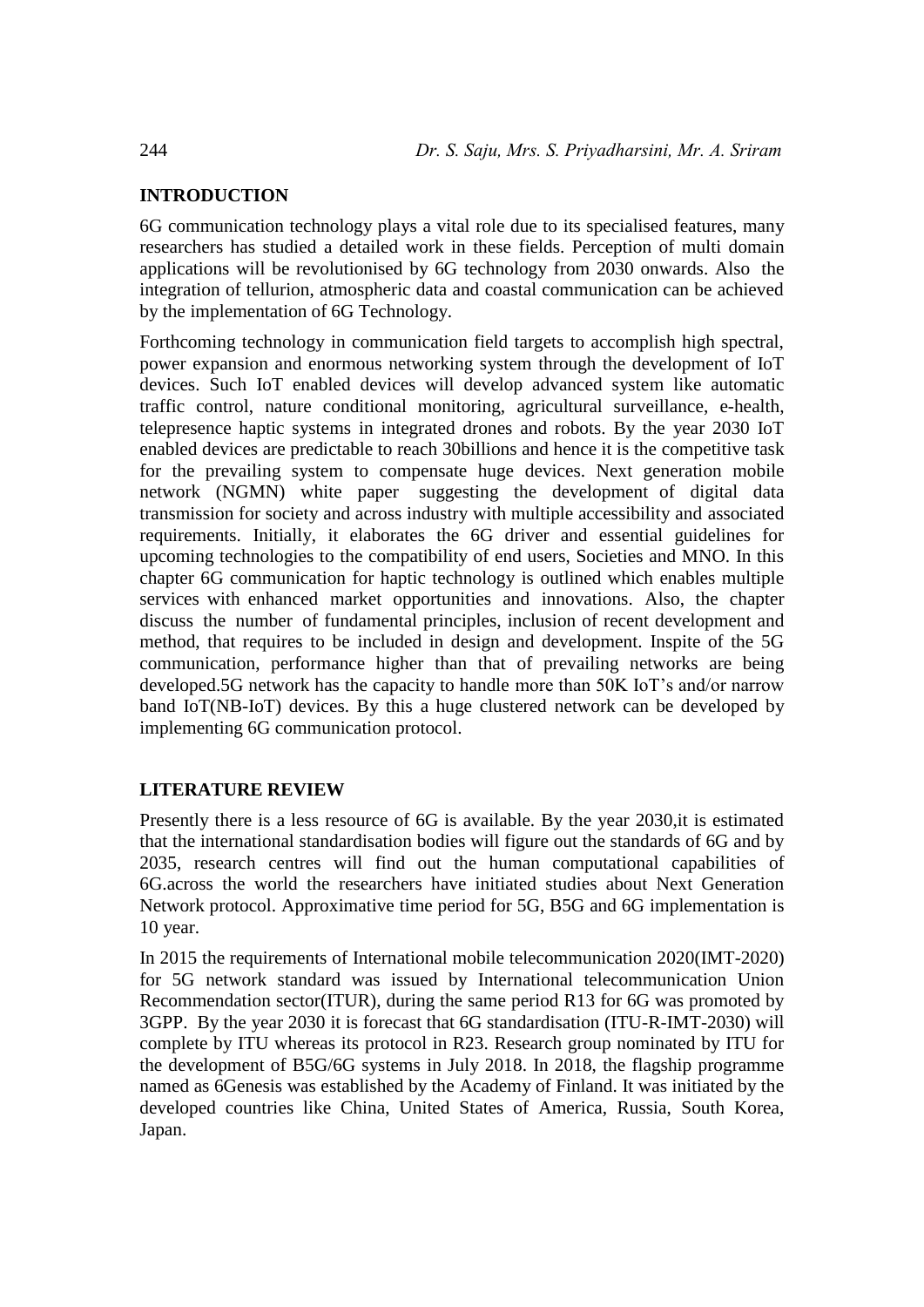Research activities of 5G has moved to 6G networks for next generation communication system. Competitive analysis, Product benchmarking, Market trends, Product development are some of the report scope of next generation communication.[1-4] shows the forecasting communication, wide usage of 6G.Authors in [5-9] presents the perception of 6G application, its capabilities and customization. Realisation of millimetre microwave technology in satellite communication was described in the article [10] David etal.,[11] pointed out the potential usage of 6G in wireless charging and high data rates. Also he shows the socio ethics situations of 6G communication. Healthcare, societal problem and business application of 6G communication was proposed by Nayak and Patgiri [12]. It shows the demanding challenges in 6G communication.

Haptic technologies is defined as physical sensation while touching with real environment. Interaction with human is performed through a distant mode like teleoperation and it is monitored using a computer system. The development of haptic communication is increased in this past years, haptic device development is based on the integration of multi disciplinary actions such as programming the algorithm, electro-mechanical operation, human factors. Haptic device performs in a closed loop manner where the user interact with computer control devices and create the sense of reality. The working of haptic devices is accomplished by the actuators mechanism also called haptic feedback.

Perception of haptic device application include entertainment industry, health sectors, navigation sectors, advanced warning system such as Lane departure in cars etc., Presently it involves the application in centralised Jurisdiction for face recognition, Scleral and limbus reflection for eye analysis procedures. The principles of haptic device is based on clustering of force & vibration which uses a closed feedback loop to stimulate the user.

All customized device would be familiar about the accessing points, properties and quality of services, need of interconnected equipment in their domain. And to improve the overall efficiency time domain transmit beam forming can be used. It must have faster CPU to handle and toggle the resources (Bandwidth, Time, Power) The huge interconnected customized devices and the data is processed by the baseband units. It gives the important units in the 6G architecture which will pave the way for the structure of next gen 6G development. The Air interpretation is the major block that enhances wireless communication orthogonal frequency division multiplexing plays a vital role in 4G development, whereas code division multiple access in the case of 3G.In the design of 6G architecture the air interface will play a important role.

In addition interfacing AI and ML algorithm is a vital component in guiding wide organization, self-healing, self-configuration of 6G communication. To adopt spectral communication spectrum congestion has been considered as an active component. 6G will cover multi device network ranging from IoT devices to high level devices, So 6G is designed to be coherent with all traditional technologies. For this requirement a Flexible and multi radio access technology system is introduced in the architecture.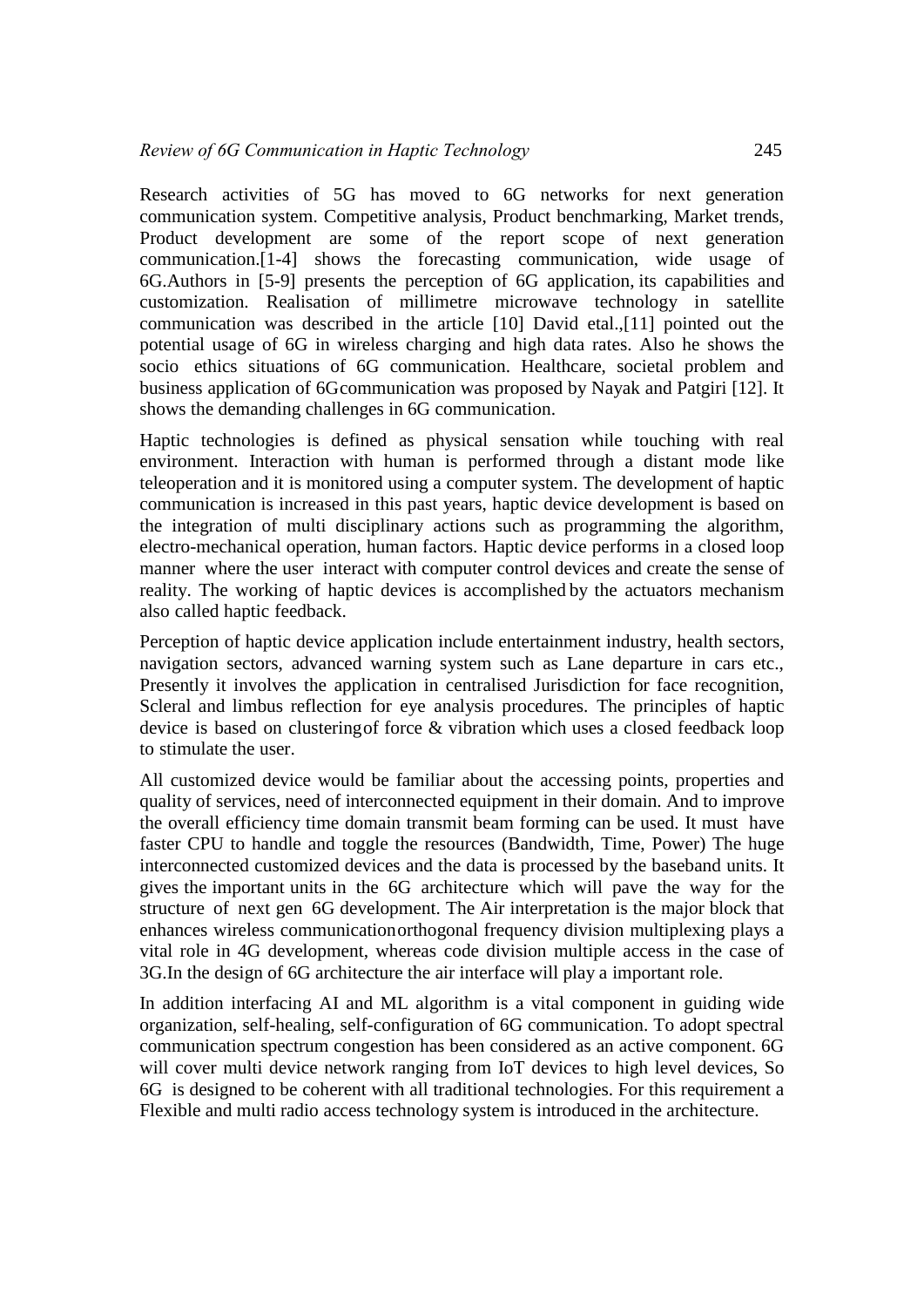| Issue                       | 2010  | 2020 | 2030  | Unit           |
|-----------------------------|-------|------|-------|----------------|
| Mobile<br>subscription      | 5.32  | 10.7 | 17.1  | <b>Billion</b> |
| Smartphone<br>subscriptions | 0.645 | 1.3  | 5.0   | <b>Billion</b> |
| M2M<br>subscriptions        | 0.213 | 7.0  | 97    | <b>Billion</b> |
| Traffic volume              | 7.462 | 62   | 5016  | EB/month       |
| M2M traffic<br>volume       | 0.256 | 5    | 622   | EB/month       |
| Traffic per<br>subscriber   | 1.35  | 10.3 | 257.1 | GB/month       |

Table 1: The predicted growth of global mobile connectivity



Figure 1: Total global traffic volume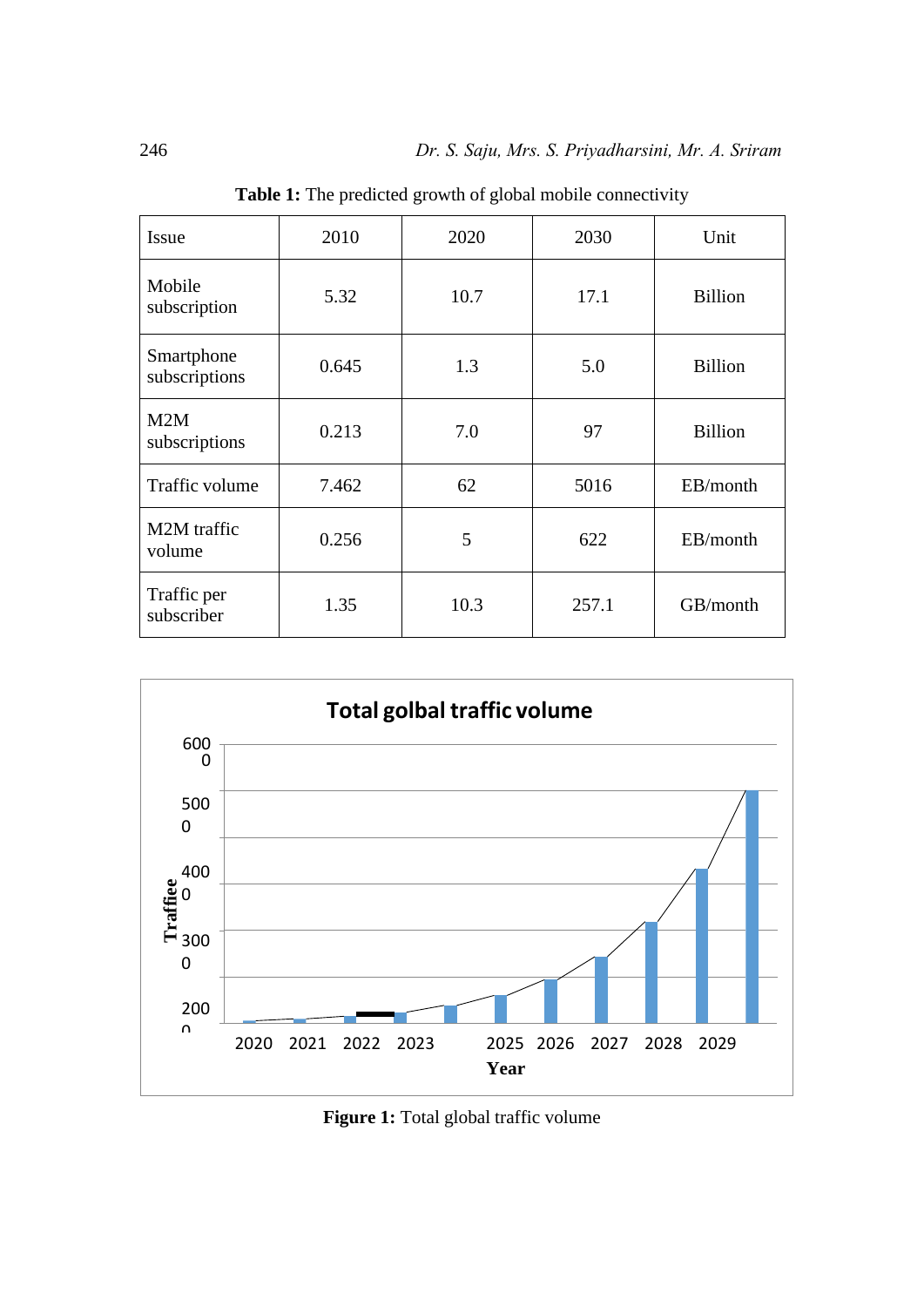

**Figure 2:** Traffic volume per subscription

# **AIR INTERFACE**

The main aim of next generation communication is to handle teraherz frequency with enlarged channel. To enhance wide coverage inspite of spectrally optimization there is an availability of incredible bandwidth which in turn improves the effectiveness, operation and spectral inclusion. In the development of new air interface where more considerations focus on a separate carrier system. Because of the prevailing of cyclic prefix the orthogonal frequency division multiplexing(OFDM) scheme would be analyzed for the narrow frequency ranges. The design of power amplifier is more complex and costly due to high peak to average power ratio(P-APR).

Researchers in [13-15] cited that non orthogonal multiple access as a new solution for B5G/B6G.The simultaneous network sharing is can be done using non orthogonal multiple access. Rather than advanced spectral technologies and recent simultaneous communications and device detection it is expected that AI/ML plays a vital role in 6G development which enhances design deployment and operational phases(4).The following are the factors that impact of Artificial intelligence to a priority level like sluing, QoS mobility management, spectral sharing etc. Most of the 5G networked devices are accessed devices using 5G RAN and now there is a path that AI and ML plays a significant role in the design of 6G communication.AI is an innovative technology for the development of 6G which doesn't playany role in 4G also a limited interpretation in 5G. These applications of ML creates high intelligent networking devices which simplifies high complexity task, it reduces the time decaying ratio during data transfer in order to improve the overall efficiency. Normally the delay is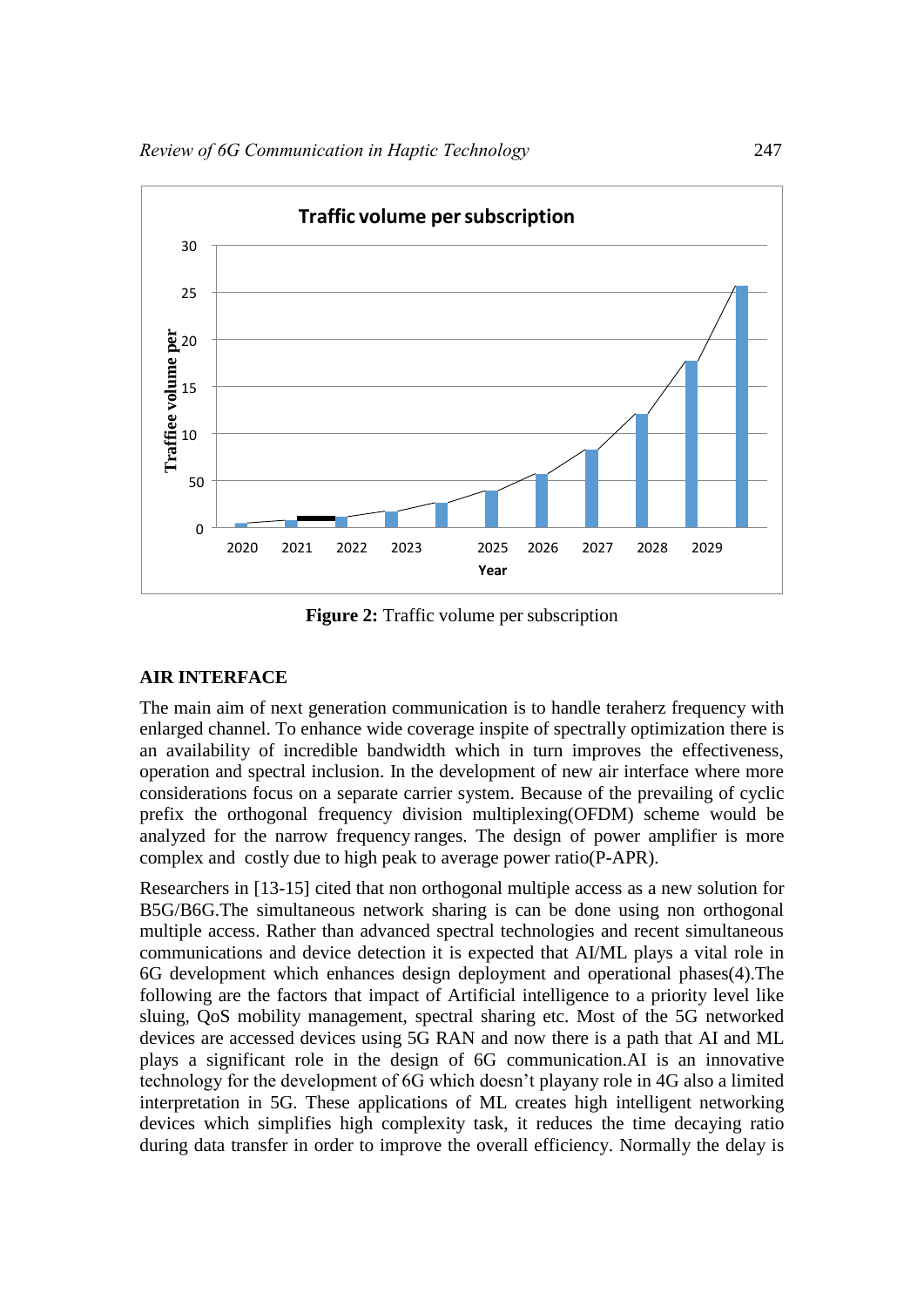due to handover and selectivity is highly reduced .Also AI incorporates a major part in machine-machine, machine-human and HMI.



Figure 3: Architecture of Haptic technologyIntegration of sensing and Communication

The key responsibility of integrated wireless communication is the capacity to acquire the real time data of networked devices continuously and transfer the data from device to device respectively. In 6G the data acquisition will be highly monitored with interconnected devices.

## **Dynamic network slicing:**

It allows the end user to access the dedicated critical network to guide the data transfer between different devices, machines and manufacturing units. It is the sole responsible of any industry to monitor the interconnected device data transfer and interoperable condition in 5G communication network.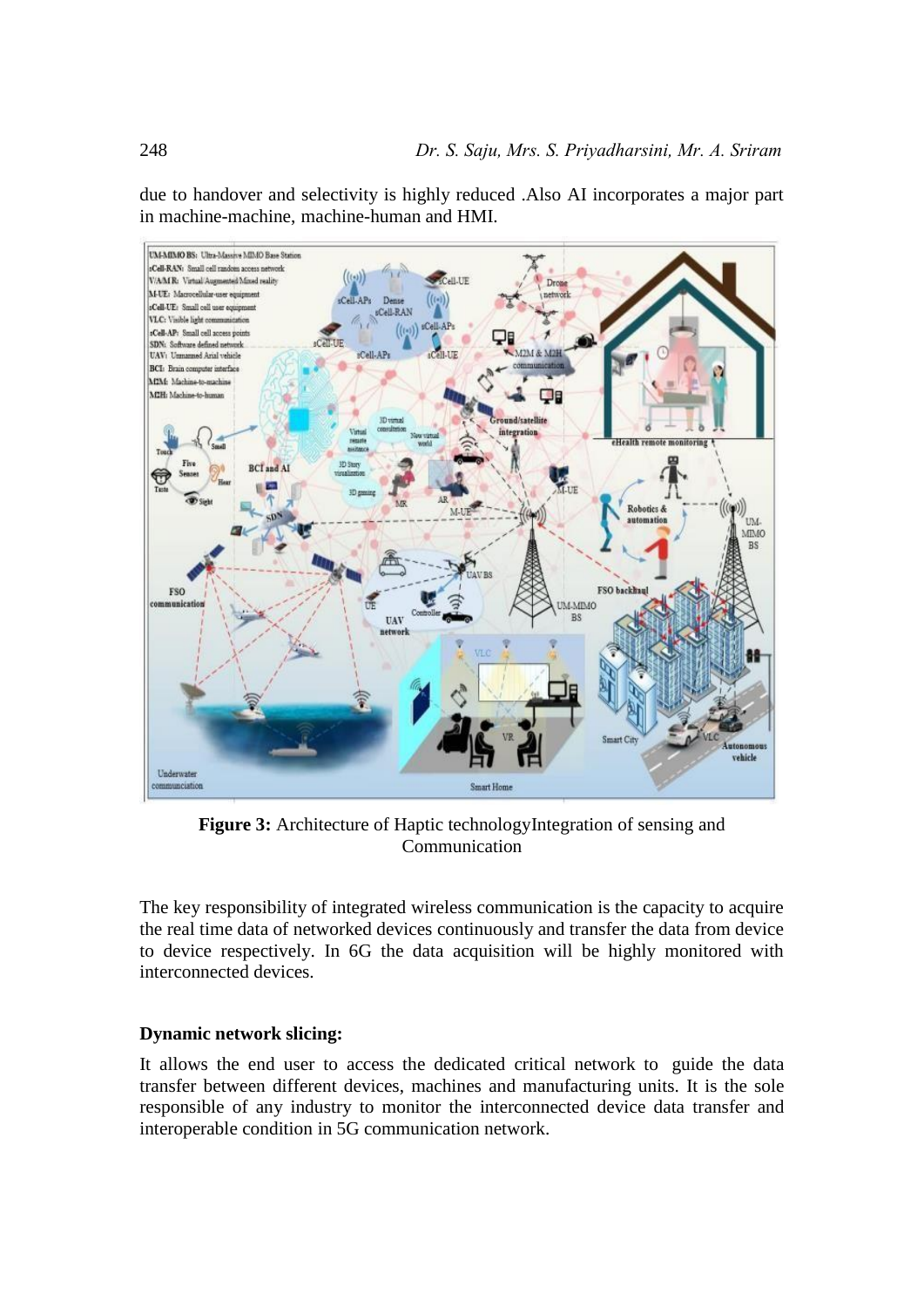### **Artificial Intelligence/Machine learning**

Next Generation 6G network offering data security, wide area coverage and instant access for end users and in digital era. Automated vehicle systems and voice recognition will be the recent development by implementing machine learning algorithm ,By the usage of ML the difficulties occurred in B5G/6G network such as device complexity, error handling and network accessing can be resolved, also it enhances decision making method for preserving a level of KPI(Key Performance Indicator).Implementation of Artificial Intelligence in a wireless fidelity supports the operation of Random access network (RAN) for 6G.

#### **Network Dimension**

It plays a vital role in B6G, the network updating is required with respect to surroundings. In order to decrease latency, some of the features like self tuning, self regulation, self adaptation is achieved by interpreting Coding, virtualization, and data slicing.

## **Cloudification/Fog/Edge**

There are n-number of devices are interchanged their data across industries and domestic applications. Huge data's are received from such devices which in turn stored system, data's are offloaded to end users devices. The latency or dead time for data transfer is reduced by shifting the process closer to end user devices in view of cloud/fog. Hence locating the workload nearer to the edge for better QoS.

#### **Softwarization**

Internal adaptability,self regulation, data outline, coding ability, flexibility are considered as a major innovation while shifting from B5G/6G network.

#### **Haptic devices for micromanipulation**

Micro interaction system performs operation such as detecting, manipulating, stiffness and conductivity testing which can be used in electronics, medical treatment, biology and material science fields [16].Master-slave manipulator in these system is performed by using multi DOF piezo actuated device with haptic feedback. This devices includes planar 3PRR mechanism and 1DOF which can be used for the design of micro electromechanical application or micro teleoperated with biological cells[17].In [18] cited that Linear variable displacement transducer integrated with haptic negative feedback is applied for bilateral cell injection devices. Some of the teleoperated robots are listed below:

- 1. Mitsubishi RV-1a(Mitsubishi Electric Corp.Tokyo, Japan)
- 2. Micro(DLR,Koln,Gernany)-7DOF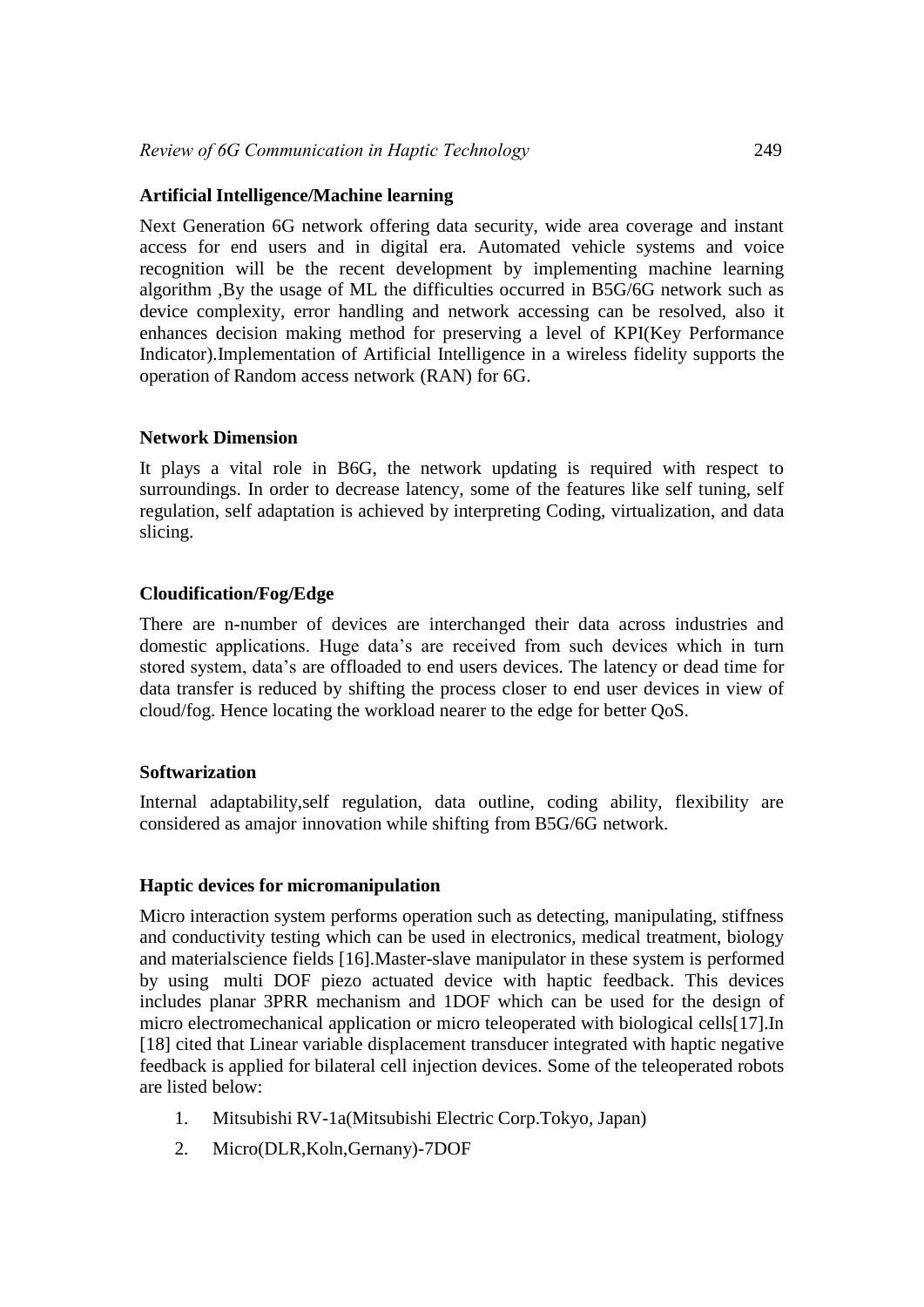- 3. KUKA KR 6/2(KUKA AG,Augsburg,Germany)-6DOF
- 4. PUMA (Unimation Inc.)-6DOF
- 5. Mitsubishi MELFA 6Sl-DOF
- 6. Mitsubishi PA-10-7DOF
- 7. Mitsubishi MELFA RV-E2-6DOF
- 8. Mitsubishi PA10-6DOF
- 9. Mitsubishi PA10-7DOF
- 10. Rockwell Samsung AS2-6DOF

The advancement of 6G network will aid the operational functionality of haptic devices end users will access the on-board data in real time [19]. Haptic communication is monitored by the facility of 6G specialized functions.

Smart health care : 6G system will also support the medical field since new technology such as Augmented reality/ Virtual reality, Holographic telepresentation, Artificial Intelligence etc., is implemented in a real time data accessing system[20]. Real time health monitoring system is controlled by the implementation of 6G network in addition to that remote surgical assessment is possible. In medical transcription a huge volume of data is to be stored and retrieved frequently, such operation is fulfilled 6G communication, sensational data's from human body is transferred without any distraction to the end users where BCI technology is implemented . A project title as breath communication is idle to communicate a human biological data's, using exhalation, also there is a chance of human physiological data communication through inhalation[21]. Such technology enhances its application for diagnosing of disease, emotional identification, segregation of biological data's and remote access of human body. Interdisciplinary studies will focus for mimicking human organ senses, which result in hybrid communication where human data's are received and send the signals to remote area through a proper communication.

#### **Conclusion**

Every invention will play a vital role in the generation of innovative and new features in the adaptability of network communication. Till 2021, 5G introduces an enormous changes worldwide in aspects of communication. For upcoming development such as Artificial Intelligence, Sensor networking 5G will not be able to fully guide the system, hence 6G will be rolled out. Researches in 6G communication is under progress among scientist for fully supporting the recent device development. In this study, we pointed out the possible applications and the technologies to be deployed for 6G communication.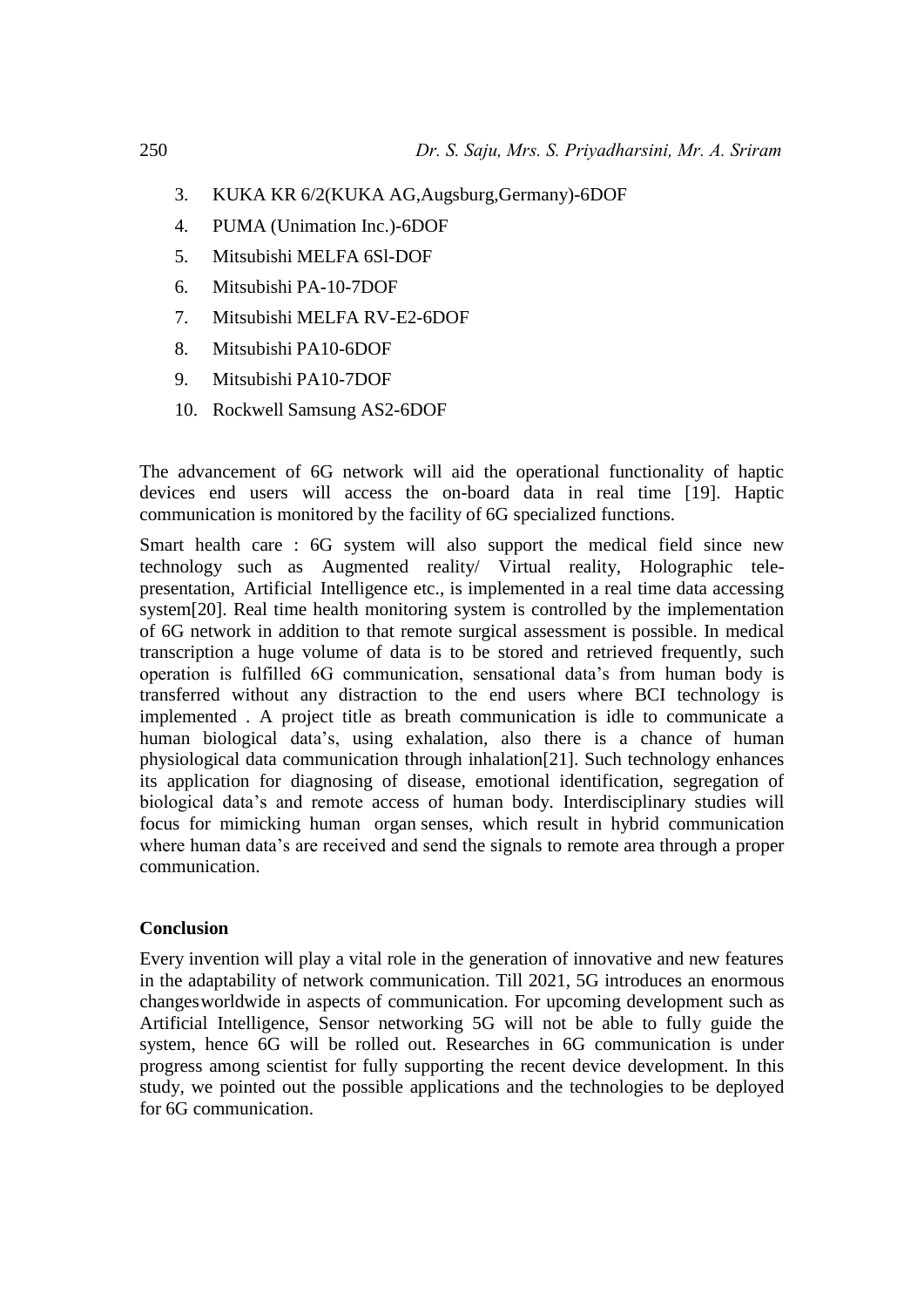#### **References**

- [1] S. R. A. Jafri, et al, "Wireless brain computer interface for smart home and medical system," Wireless Personal Communications, vol. 106, no. 4, pp. 2163-2177, Jun. 2019.
- [2] PR Newswire. (2019). 5G and the haptic internet: emerging technologies, solutions and market opportunities. [Online] Available: [https://www.prnewswire.com/news-](https://www.prnewswire.com/news-releases/5g-and-the-haptic-internetemerging-technologies-solutions-and-market-opportunities-300184874.html) [releases/5g-and-the-haptic](https://www.prnewswire.com/news-releases/5g-and-the-haptic-internetemerging-technologies-solutions-and-market-opportunities-300184874.html)[internetemerging-technologies-solutions-and-market-](https://www.prnewswire.com/news-releases/5g-and-the-haptic-internetemerging-technologies-solutions-and-market-opportunities-300184874.html) [opportunities-](https://www.prnewswire.com/news-releases/5g-and-the-haptic-internetemerging-technologies-solutions-and-market-opportunities-300184874.html)[300184874.html.](https://www.prnewswire.com/news-releases/5g-and-the-haptic-internetemerging-technologies-solutions-and-market-opportunities-300184874.html)
- [3] Internet of Everything. (2019). Internet of everything (IoE). [Online] Available[: https://ioe.org/.](https://ioe.org/)
- [4] CISCO. (2019). The internet of everything. [Online] Available: [https://www.cisco.com/c/dam/en\\_us/about/business-insights/docs/ioevalue-at](https://www.cisco.com/c/dam/en_us/about/business-insights/docs/ioevalue-at-stake-public-sector-analysis-faq.pdf)[stake-](https://www.cisco.com/c/dam/en_us/about/business-insights/docs/ioevalue-at-stake-public-sector-analysis-faq.pdf) [public-sector-analysis-faq.pdf.](https://www.cisco.com/c/dam/en_us/about/business-insights/docs/ioevalue-at-stake-public-sector-analysis-faq.pdf)
- [5] K. B. Letaief et al, "The roadmap to 6G AI empowered wireless networks," arXiv:1904.11686.
- [6] M. Z. Chowdhury, M. T. Hossan, and Y. M. Jang, "Interference management based on RT/nRT traffic classification for FFR-aided small cell/macrocell heterogeneous networks," IEEE Access, vol. 6, pp. 31340-31358, Jun. 2018.
- [7] A.S.M. Zadid Shifat, M, Z. Chowdhury, and Y. M. Jang, "Game-based approach for QoS provisioning and interference management in heterogeneous networks," IEEE Access, vol. 6, pp. 10208–10220, Jan. 2018.
- [8] A. J. Mahbas, H. Zhu, and J. Wang, "Impact of small cells overlapping on mobility management," IEEE Transactions on Wireless Communications, vol. 18, no. 2, pp. 1054-1068, Feb. 2019.
- [9] T. Zhou, N. Jiang, Z. Liu, and C. Li, "Joint cell activation and selection for green communications in ultra-dense heterogeneous networks," IEEE Access, vol. 6, pp. 1894-1904, 2018.
- [10] R.-A. Stoica and G. T F. Abreu, "6G: the wireless communications network for collaborative and AI applications," arXiv:1904.03413.
- [11] ITU-R SM.2352-0, Technology trends of active services in the frequency range 275- 3 000 GHz, Jun. 2015.
- [12] A. Douik, H. Dahrouj, T. Y. Al-Naffouri, and M. Alouini, "Hybrid radio/freespace optical design for next generation backhaul systems," IEEE Transactions on Communications, vol. 64, no. 6, pp. 2563-2577, Jun. 2016.
- [13] B. Bag, A. Das, I. S. Ansari, A. Prokeš, C. Bose, and A. Chandra, "Performance analysis of hybrid FSO systems using FSO/RF-FSO link adaptation," IEEE Photonics Journal, vol. 10, no. 3, pp. 1-17, Jun. 2018, Art no. 7904417.